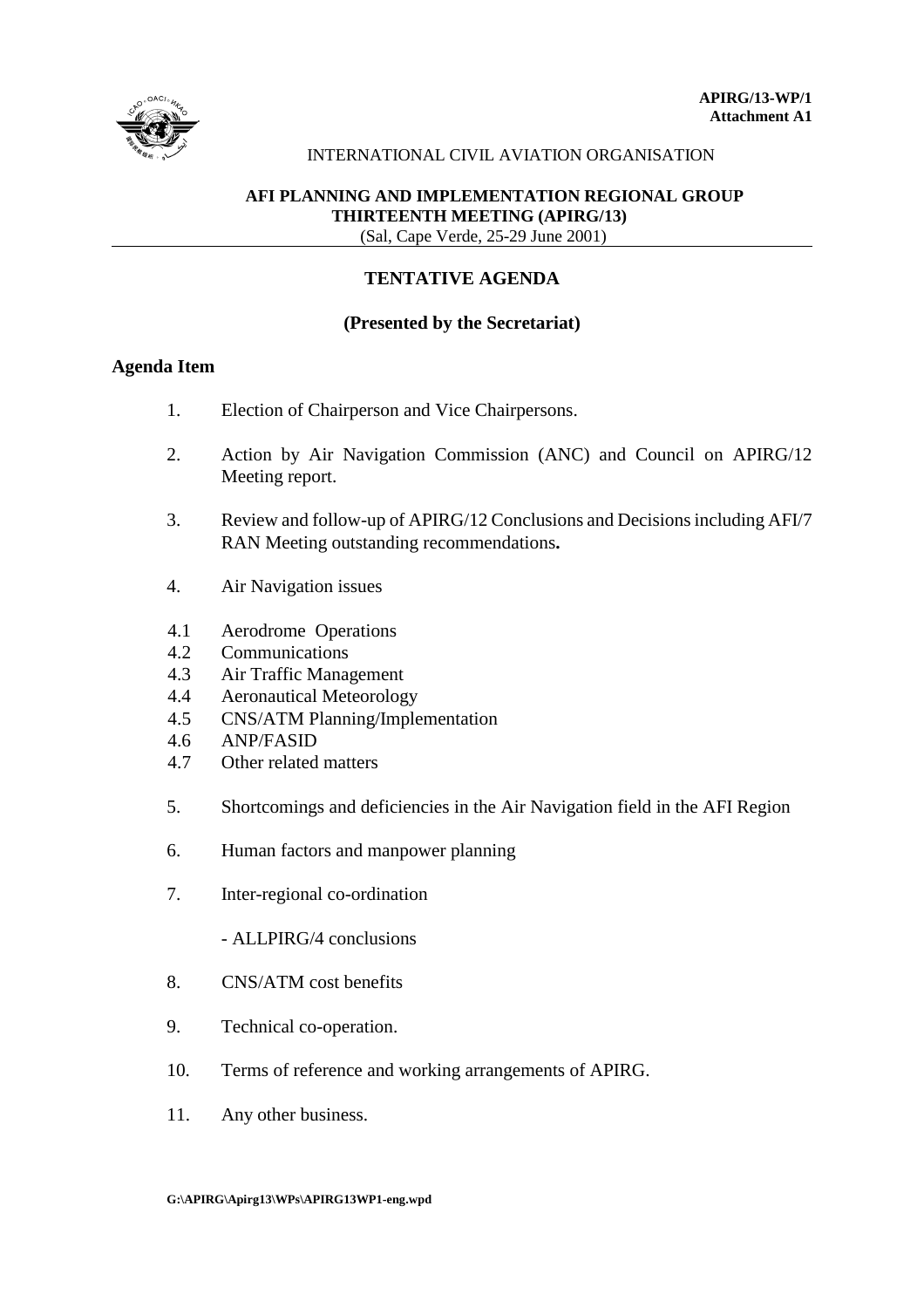

## **INTERNATIONAL CIVIL AVIATION ORGANISATION**

## **AFI PLANNING AND IMPLEMENTATION REGIONAL GROUP THIRTEENTH MEETING (APIRG/13) (Sal, Cape Verde, 25-29 June 2001)**

## **TENTATIVE AGENDA**

#### **(Presented by the Secretariat)**

#### **Notes on the Agenda**

#### **Agenda Item 1: Election of Chairperson and Vice Chairpersons**

Under this agenda item the meeting will consider as appropriate election of Chairperson and Vice-Chairpersons in accordance with Part II, para. 3.1.1, Part III, paras. 6.1 and 6.2 of the APIRG Procedural Handbook.

# **Agenda Item 2: Action by Air Navigation Commission (ANC) and Council on APIRG/12 Meeting report.**

The meeting under this agenda item will review actions taken by the Air Navigation Commission (ANC) and Council on APIRG/12 Meeting Report**.**

# **Agenda Item 3 : Review and follow-up of APIRG/12 Conclusions and Decisions including AFI/7 RAN Meeting outstanding recommendations**

 Under this agenda item the meeting will review and consider status of implementation of all APIRG/12 Conclusions and Decisions including AFI/7 RAN Meeting recommendations. The meeting will reinstate those which are still valid.

## **Agenda Item 4: Air Navigation issues**

The meeting will under this agenda item consider and take action on the reports of the meeting of its subsidiary bodies namely the AOP, ATS, COM, CNS/ATM and MET Sub-Groups and the Traffic Forecasting Task Force. Issues relating to these fields as well as the AFI ANP/FASID will also be discussed.

# **Agenda Item 5: Shortcomings and deficiencies in the Air Navigation field in the AFI Region**

The Group, under this agenda item, will review State by State the consolidated list of shortcomings and deficiencies that constitute the major obstacle to the provision of efficient Air Navigation services. It will consider necessary actions for the elimination of these shortcomings.